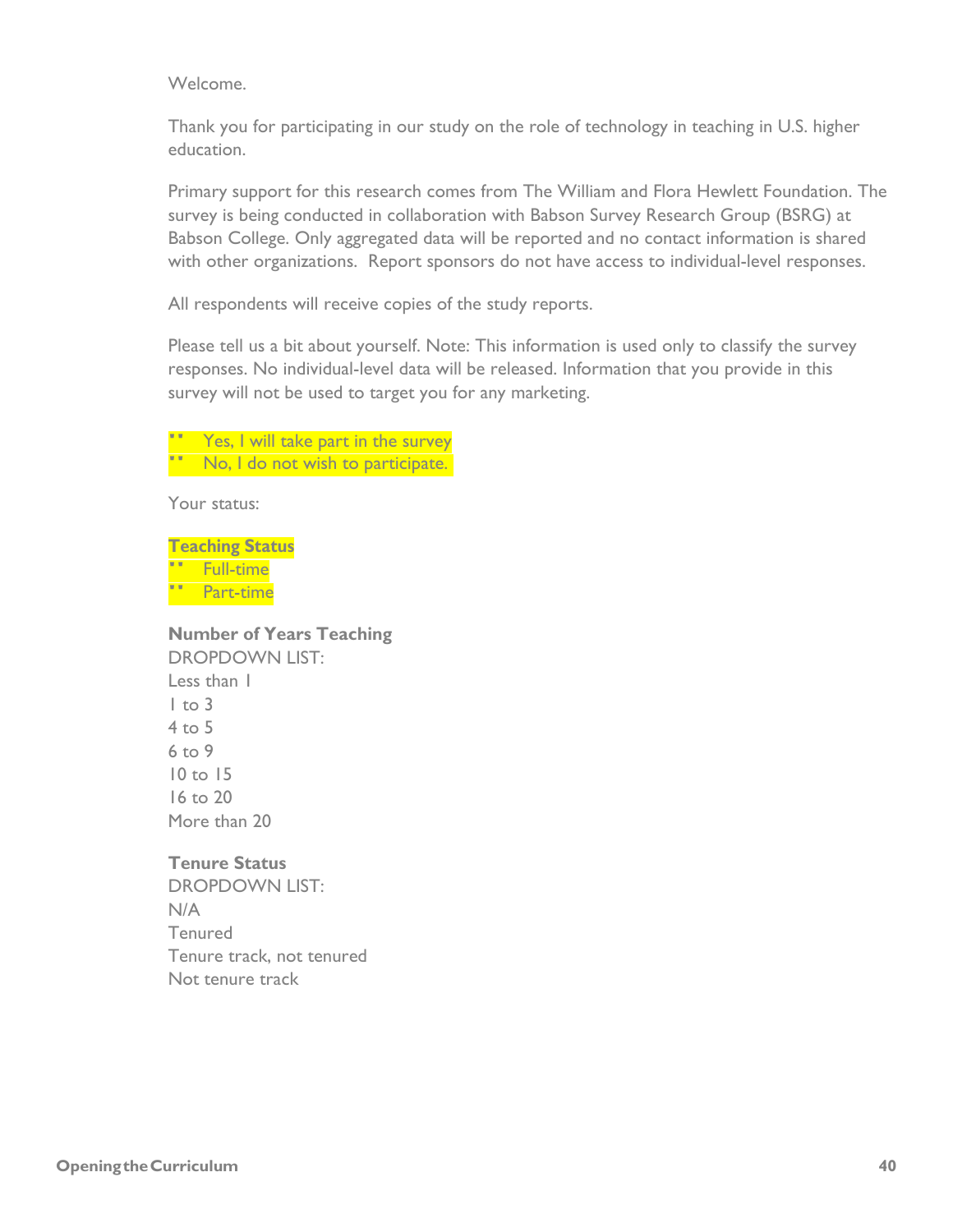**Your Institution Type** DROPDOWN LIST: 2 year public 4 year public 4 year private

### **Your Primary Discipline**

DROPDOWN LIST: Arts and Literature Business Administration Computer and Information Science **Economics Education** Engineering **Humanities** Law Linguistics / Language **Mathematics** Medicine Natural Sciences Philosophy Psychology Social Sciences Other

#### **Your Age**

- " Under 25
- $"$  25 34
- $"$  35 44
- $" 45 54$
- $" 55+$

**Which of the following have you taught during the most recent academic year?**

*Please use the following definitions:*

- *In-Person Course: A course where all required contact hours occurring regularly scheduled face-to-face class meeting times.*
- *Blended/Hybrid Course: A course where online contact displaces some portion of the required contact hours.*
- *Online Course: course in which all required contact hours (instruction, learning activities, and interactions) are internet-based.*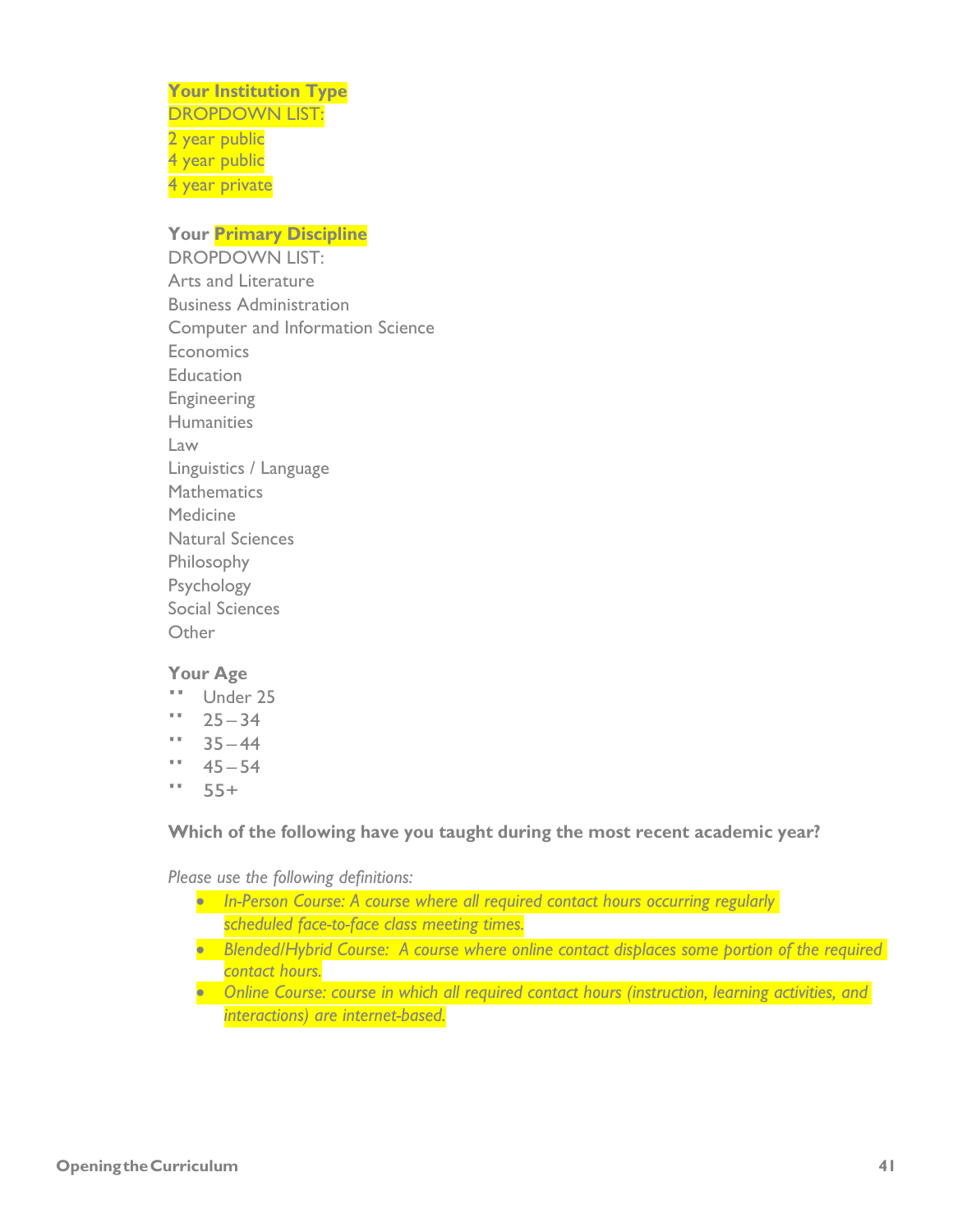| Please check all that apply. |                         |                              |                      |
|------------------------------|-------------------------|------------------------------|----------------------|
|                              | <b>In-Person course</b> | <b>Blended/Hybrid course</b> | <b>Online Course</b> |
| <b>Graduate level</b>        |                         |                              |                      |
| <b>Bachelor's level</b>      |                         |                              |                      |
| <b>Associate's level</b>     |                         |                              |                      |
| <b>Certificate level</b>     |                         |                              |                      |
| <b>Ither</b>                 |                         |                              |                      |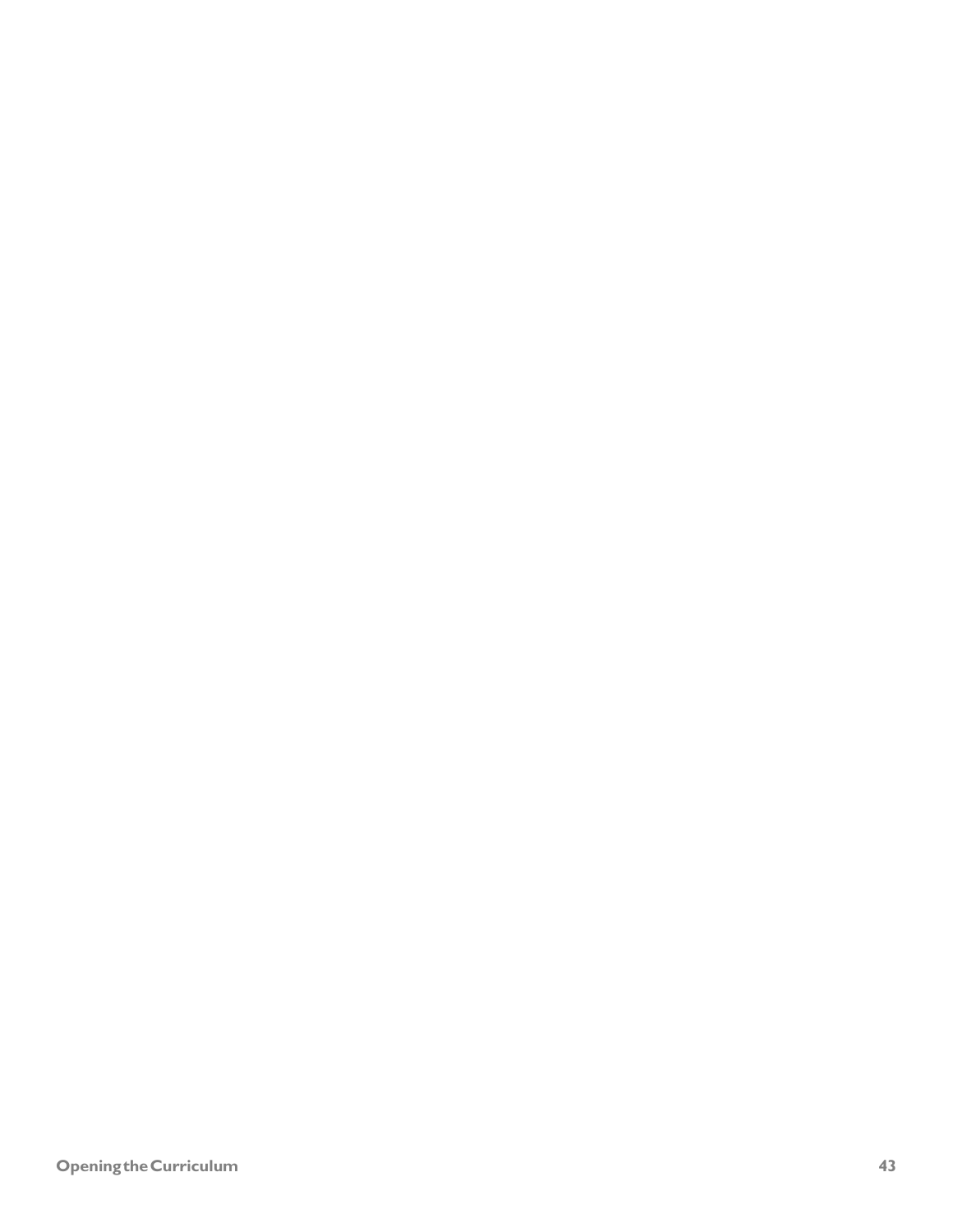|           | How often have you used the following formats or tools? |               |    |                                                                                               |                  |
|-----------|---------------------------------------------------------|---------------|----|-----------------------------------------------------------------------------------------------|------------------|
|           |                                                         |               |    | Used digital materials, e.g., simulations and/or videos in course presentations.              |                  |
|           | Never / NA                                              | <b>Rarely</b> |    | <b>Occasionally</b>                                                                           | <b>Regularly</b> |
|           | Assigned material available only in eBook format.       |               |    |                                                                                               |                  |
|           | Never/NA " Rarely                                       |               | 99 | <b>Occasionally</b>                                                                           | <b>Regularly</b> |
|           |                                                         |               |    | Assigned books for which eBooks and print formats were both available.                        |                  |
|           | Never/NA " Rarely                                       |               |    | <b>Occasionally</b>                                                                           | <b>Regularly</b> |
|           |                                                         |               |    | Assigned books that had only a traditional format but also had electronic ancillaries for     |                  |
| students. |                                                         |               |    |                                                                                               |                  |
|           | Never / NA                                              | <b>Rarely</b> | Ŧ  | <b>Occasionally</b>                                                                           | Regularly        |
|           |                                                         |               |    |                                                                                               |                  |
|           |                                                         |               |    | Assigned readings (e.g., chapters, articles) that you uploaded for students to access at no   |                  |
| cost.     |                                                         |               |    |                                                                                               |                  |
|           | Never/NA "                                              | <b>Rarely</b> |    | <b>Occasionally</b>                                                                           | <b>Regularly</b> |
|           |                                                         |               |    | Published digital scholarship (beyond publishing an online version of a traditional scholarly |                  |
| paper).   |                                                         |               |    |                                                                                               |                  |
|           | Never / NA                                              | <b>Rarely</b> |    | <b>Occasionally</b>                                                                           | <b>Regularly</b> |
|           | Used social media to interact with students.            |               |    |                                                                                               |                  |
|           | Never / NA                                              | <b>Rarely</b> |    | <b>Occasionally</b>                                                                           | <b>Regularly</b> |
|           | Used social media to interact with colleagues.          |               |    |                                                                                               |                  |

**What is your opinion about the nature of support that you have received from your institution? My institution...**

Respects teaching with technology (in person or online) in tenure and promotion decisions.

" Strongly Disagree "Disagree "Neutral "Agree "Strongly Agree "Don't Know

Has a fair system of rewarding contributions made to digital pedagogy.

" Strongly Disagree "Disagree "Neutral "Agree "Strongly Agree "Don't Know Has strong policies to protect intellectual property rights for digital work.

" Strongly Disagree "Disagree "Neutral "Agree "Strongly Agree "Don't Know

Provides support and flexibility in understanding and choosing intellectual property policies " Strongly Disagree "Disagree "Neutral "Agree "Strongly Agree "Don't Know

Provides training and support in the use of OER resources " Strongly Disagree "Disagree "Neutral "Agree "Strongly Agree "Don't Know

**Who has a role in selecting educational resources for use in the courses you teach? (Select all that apply.)** ☐Me □Another faculty member □A faculty committee

□Programor division

□Instructional design group

**OpeningtheCurriculum 42**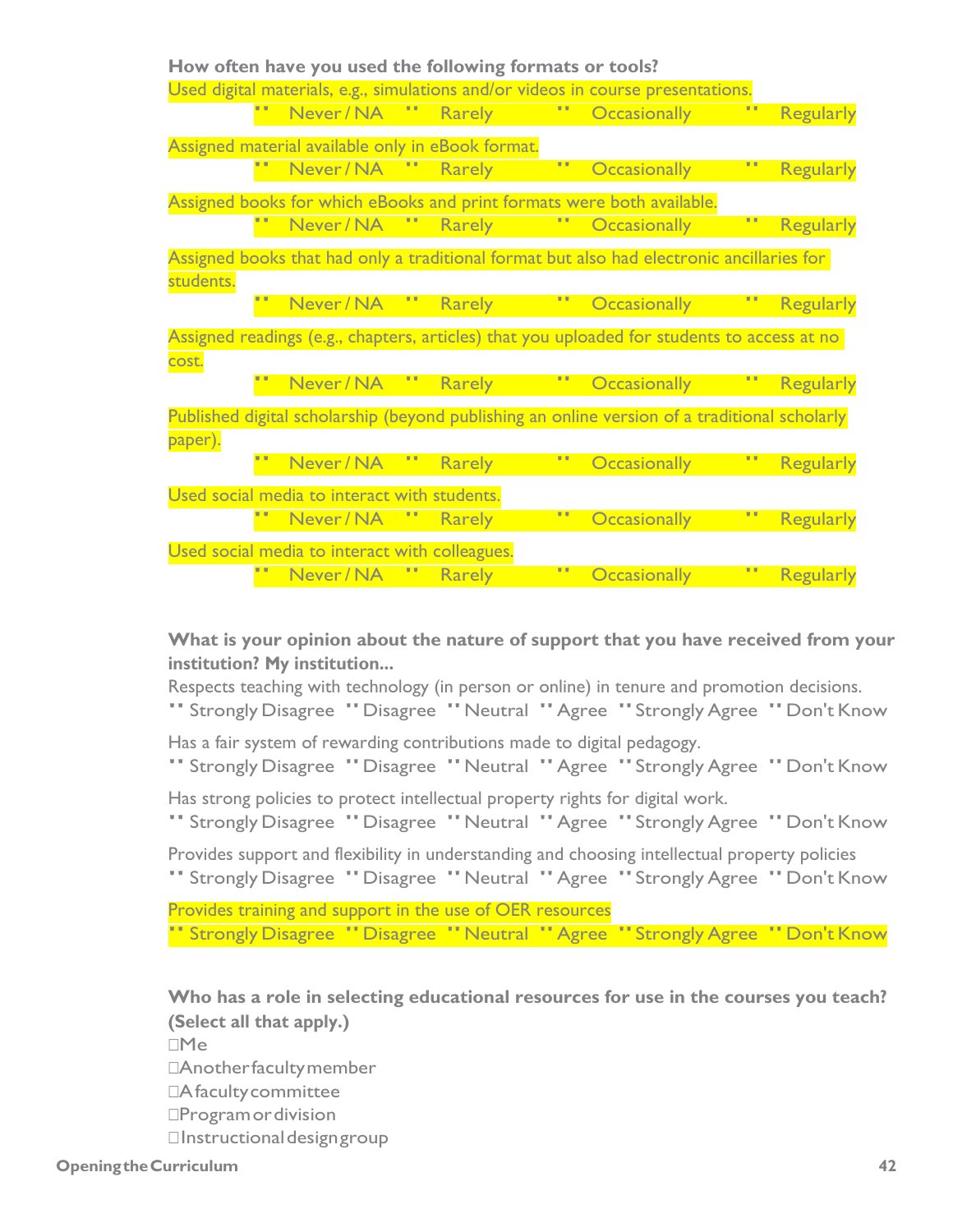**DAdministration Other** 

# Who has the PRIMARY role in selecting educational resources for use in the courses you teach? (Select only one response.)

- $\bar{\mathbf{v}}$   $\bar{\mathbf{v}}$ Me
- " Another faculty member
- " A faculty committee
- " Program or division
- " Instructional design group
- " Administration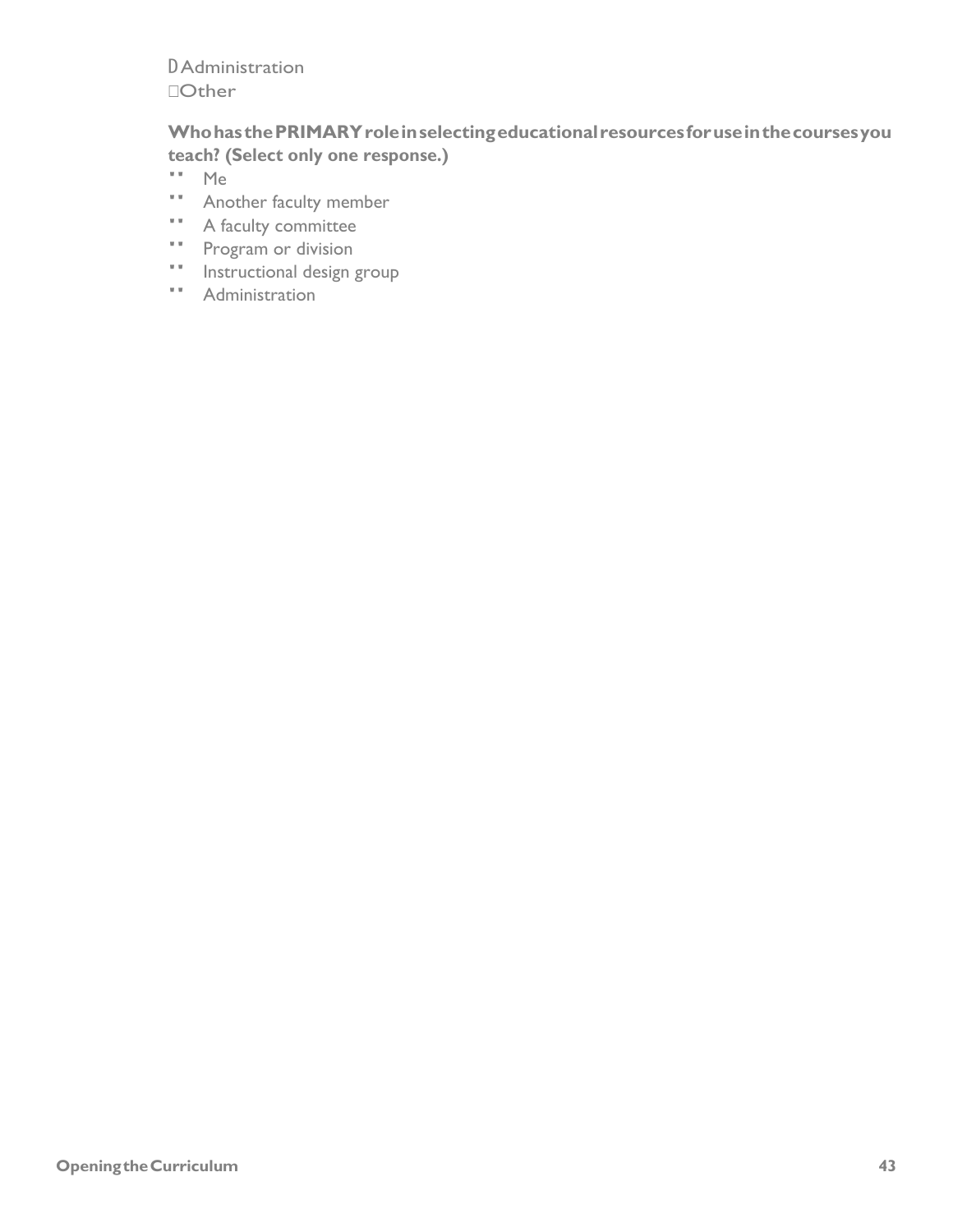" Other

**Whenselectingresources for your teaching,whichof thefollowingfactors aremost important to you? (CHOOSE THREE) Please drag the three most important factors to theboxontheright (theorder inwhichyoudragthethreefactors isnot important).**

**Three Most Important Factors (in any order)**

| <b>Cost to student</b>                                       |
|--------------------------------------------------------------|
| Proven to improve student performance                        |
| Easy to find                                                 |
| Includes all the materials I need                            |
| High-quality and factually correct                           |
| Covers my subject area sufficiently                          |
| Works with my institution's Learning Management System (LMS) |
| Mapped to learning outcomes                                  |
| Current and up-to-date                                       |
| Easy to use                                                  |
| Used by other faculty members                                |
| Provided by my institution                                   |
| Ready to use                                                 |
| Adaptable/editable                                           |
| Any other factor                                             |

**How aware are you of each of the following licensing mechanisms?** Public Domain "Unaware "SomewhatAware "Aware "VeryAware Copyright "Unaware "SomewhatAware "Aware "VeryAware Creative Commons "Unaware "Somewhat Aware "Aware "Very Aware

**How aware are you of Open Educational Resources (OER)?** 

**Open Educational Resources (OER) are defined as "teaching, learning, and research resources that reside in the public domain or have been released under an intellectual property license that permits their free use and repurposing by others." Unlike traditionally copyrighted material, these resources are available for "open" use, which means users can edit, modify, customize, and share them.**

- " I am not aware of OER<br>"I have beard of OER by
- " I have heard of OER, but don't know much about them
- " I am somewhat aware of OER but I am not sure how they can be used
- " I am aware of OER and some of their use cases" I am very aware of OER and know how they can
- I am very aware of OER and know how they can be used in the classroom

**Please provide some examples of Open Educational Resources that you are aware of.**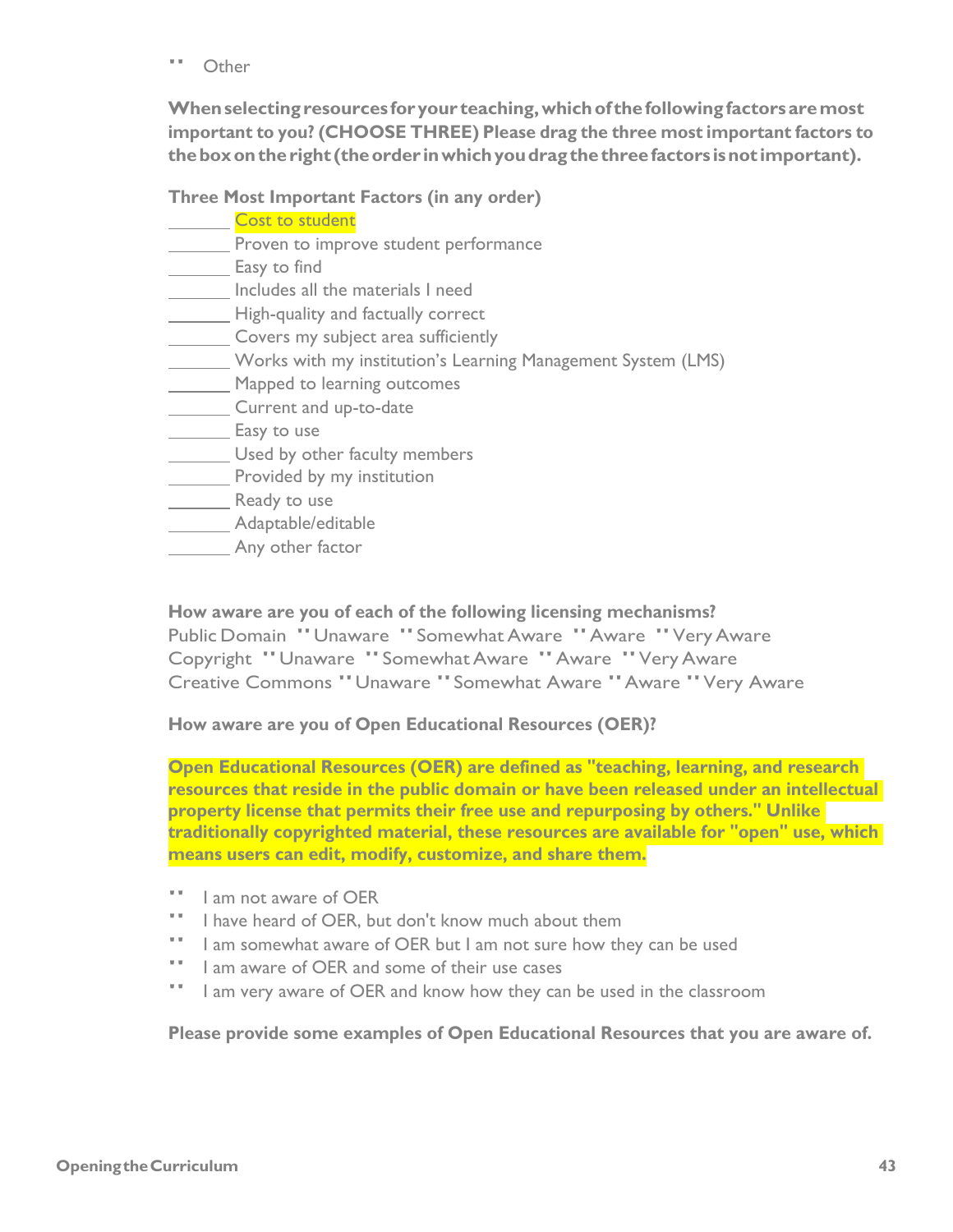**If you were to describe the concept of open resources for education to a colleague, which of the following would you include in your description?**

| Is available for free<br>" NotIncluded<br>"May or May Not Include "Would Include"                                                                                                                                        |                                       |
|--------------------------------------------------------------------------------------------------------------------------------------------------------------------------------------------------------------------------|---------------------------------------|
| Has the ability to remix and repurpose<br>" NotIncluded<br>"May or May Not Include "Would Include"                                                                                                                       |                                       |
| Is provided with a Creative Commons license<br>" NotIncluded<br>"May or May Not Include "Would Include"                                                                                                                  |                                       |
| Is easy to combine with other course materials<br>" NotIncluded<br>"May or May Not Include "Would Include"                                                                                                               |                                       |
| Is of high quality<br>" NotIncluded<br>"May or May Not Include "Would Include                                                                                                                                            |                                       |
| Is more up to date than textbooks<br>" Not Included " May or May Not Include " Would Include                                                                                                                             |                                       |
| Have you used open educational resources in either of the following ways? I have used<br>OER as<br>Primary course material (main class material used by teacher and students)<br>" Never / NA<br>" Rarely " Occasionally | "Regularly                            |
| Supplementary course material (supporting material to enhance teaching or as further<br>reference for students)                                                                                                          |                                       |
| "Never/NA "Rarely "Occasionally "Regularly                                                                                                                                                                               |                                       |
| Ask if<br>I have used OER - Rarely Is Selected<br>Or<br>I have used OER - Occasionally Is Selected<br>Or<br>I have used OER - Regularly Is Selected                                                                      |                                       |
| Have you used any of the following types of open educational resources?                                                                                                                                                  |                                       |
|                                                                                                                                                                                                                          | Yes<br>No                             |
| Videos                                                                                                                                                                                                                   | $\overline{\mathbf{v}}$<br>v v        |
| Audio podcasts                                                                                                                                                                                                           | v u                                   |
| Images                                                                                                                                                                                                                   | v v<br>v v<br>$\overline{\mathbf{v}}$ |
| Infographics                                                                                                                                                                                                             | v v                                   |
| Interactive games or simulations<br>Video lectures/tutorials                                                                                                                                                             | v v                                   |
|                                                                                                                                                                                                                          | v v                                   |
| Tests and quizzes<br>Open textbooks, chapters from textbooks                                                                                                                                                             | v v                                   |
| Homework assignments                                                                                                                                                                                                     | v u<br>$\overline{v}$                 |
| Slides and class presentations                                                                                                                                                                                           | v u                                   |
| Articles, such as those from journals or                                                                                                                                                                                 | v v<br>$\overline{\mathbf{v}}$        |
| newspapers                                                                                                                                                                                                               | v v<br>$\overline{\mathbf{v}}$        |
| Whole course<br>Elements of an existing course e.g. a module/unit                                                                                                                                                        | $\overline{\mathbf{v}}$<br>v v        |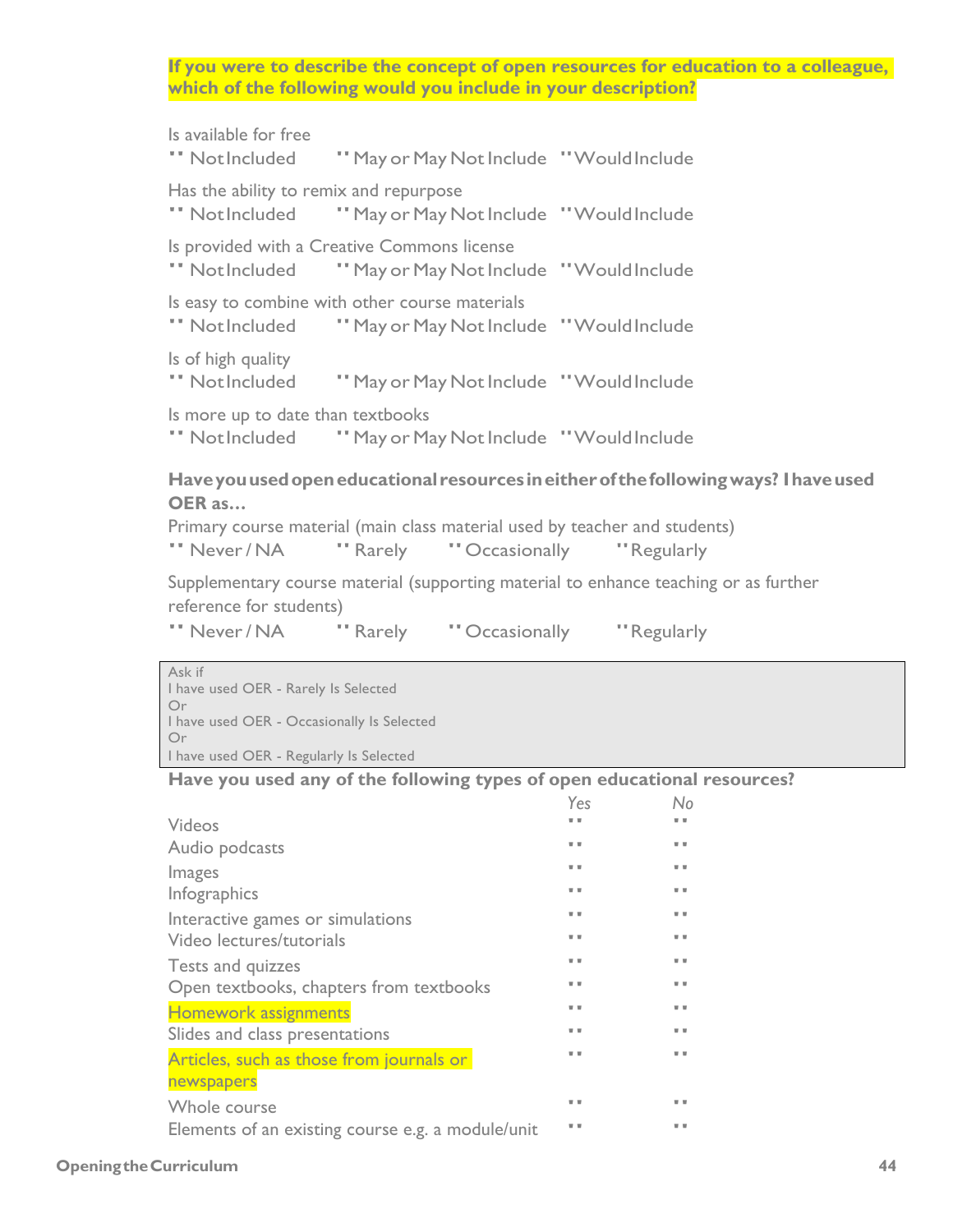| Lesson Plans   | $\overline{\phantom{a}}$ | $\mathbf{v}$ |
|----------------|--------------------------|--------------|
| Any other type | $\overline{\phantom{a}}$ | <b>v</b> w   |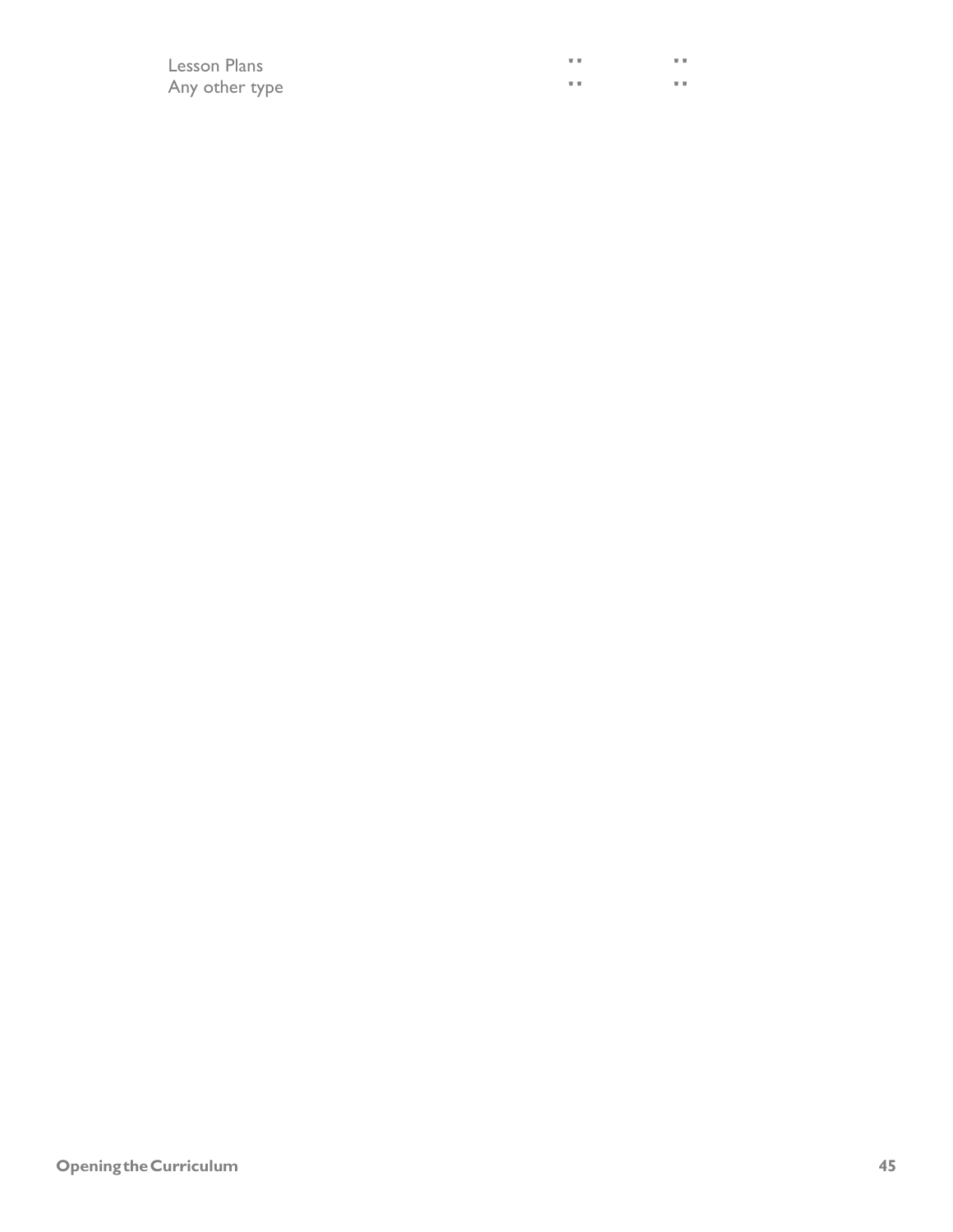Ask if I am very aware of OER and know how they can be used in the classroom Is Selected Or I am aware of OER and some of their use cases Is Selected Or I am somewhat aware of OER but I am not sure how they can be used Is Selected

# **How would you compare the quality of open resources in your discipline to that of traditional resources**

**on the following dimensions?**

|                                           |                  |              |                        | No                      |
|-------------------------------------------|------------------|--------------|------------------------|-------------------------|
|                                           | Open             |              | About Traditional      | Opinion/                |
|                                           | <b>Resources</b> | the          | Resources              | Don't                   |
|                                           |                  |              | Superior Same Superior | Know                    |
| Cost                                      | $\overline{v}$   | v v          | $\mathbf{v}$           | $\overline{\mathbf{v}}$ |
| Proven to improve student performance     | $\overline{v}$   | $\mathbf{v}$ | $\mathbf{v}$           | $\overline{\mathbf{v}}$ |
| Easy to find                              | $\overline{v}$   | v v          | $\mathbf{v}$           | $\overline{\mathbf{v}}$ |
| Includes all the materials I need         | $\overline{v}$   | $\mathbf{v}$ | $\mathbf{v}$           | $\overline{\mathbf{v}}$ |
| High-quality and factually correct        | $\overline{v}$   | UU.          | $\mathbf{v}$           | $\overline{\mathbf{v}}$ |
| Covers my subject area sufficiently       | $\overline{v}$   | v v          | $\mathbf{v}$           | $\overline{\mathbf{v}}$ |
| Works with my institution's Learning      | $\overline{v}$   | v v          | $\mathbf{v}$           | $\overline{\mathbf{v}}$ |
| Management System [LMS]                   |                  |              |                        |                         |
| Mapped to learning outcomes               | $\overline{v}$   | $\mathbf{v}$ | $\mathbf{v}$           | $\overline{\mathbf{v}}$ |
| Current and up-to-date                    | $\overline{v}$   | v v          | $\mathbf{v}$           | $\overline{\mathbf{v}}$ |
| Easy to use                               | $\overline{v}$   | UU.          | $\mathbf{v}$           | $\overline{\mathbf{v}}$ |
| Materials are rated by faculty or editors | $\overline{v}$   | v v          | $\mathbf{v}$           | $\overline{\mathbf{v}}$ |
| Adaptable/editable                        | $\overline{v}$   | v v          | $\mathbf{v}$           | $\overline{\mathbf{v}}$ |
|                                           |                  |              |                        |                         |

Ask If I have used OER as… Primary course material - Never / NA Is Selected And I have used OER as... Supplementary course material - Never / NA Is Selected

## **Do you think you will use Open Educational Resources in the next three years?**

- "I am not interested in using Open Educational Resources
- "I might consider using Open Educational Resources
- "I will consider using Open Educational Resources
- "No opinion /Don't know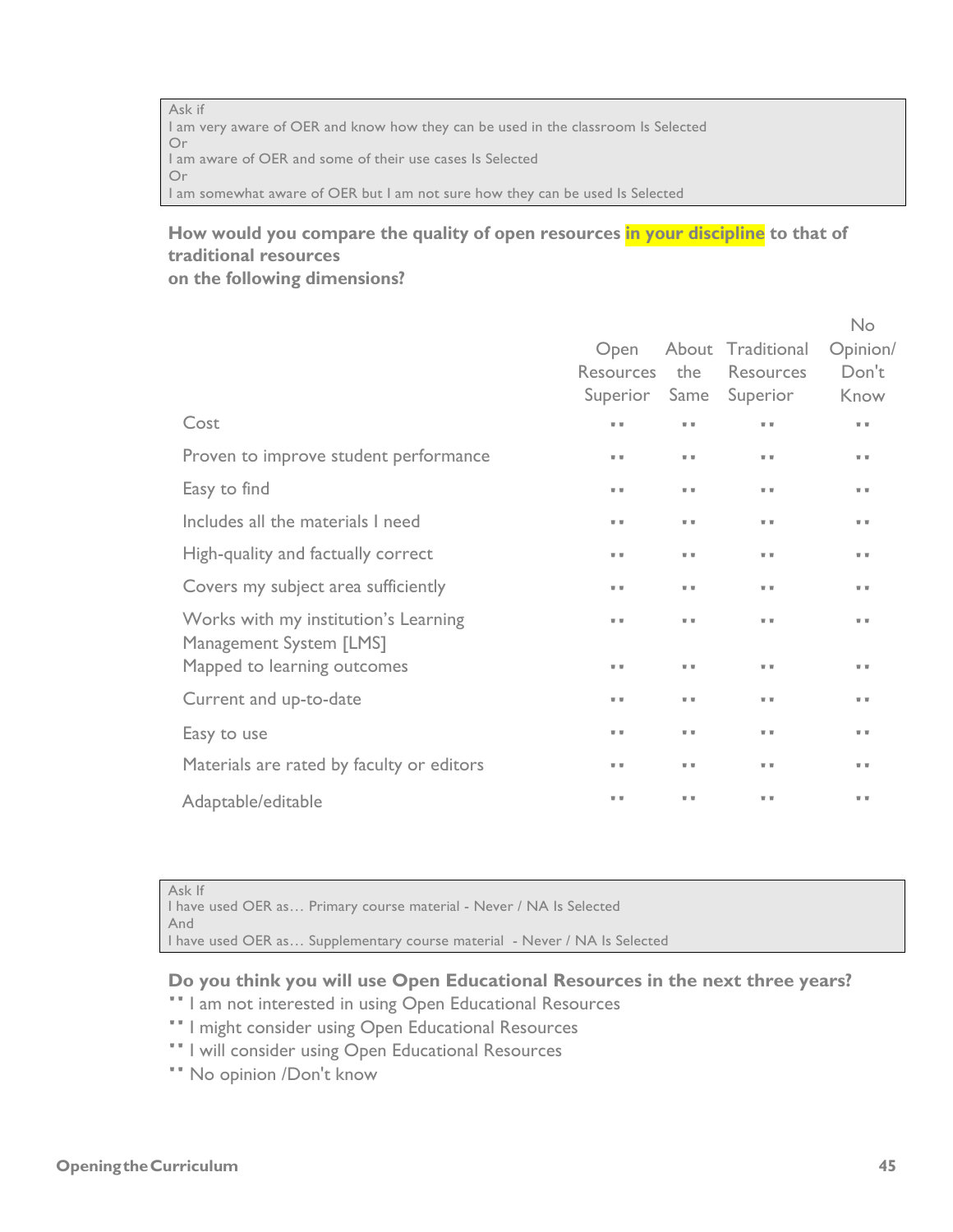**How would you rate the quality (factually correct, up-to-date, well-written, organized, effective) of Open Educational Resources in your discipline and material from traditional publishers?**

Traditional publishers

" Poor "Average "Good "Excellent "Don't Know

Open Educational Resources " Poor "Average "Good "Excellent "Don't Know

Ask If I am very aware of OER and know how they can be used in the classroom Is Selected Or I am aware of OER and some of their use cases Is Selected Or I am somewhat aware of OER but I am not sure how they can be used Is Selected

**How would you rate the ease of searching for educational resources for your courses?** From traditional publishers

"Very Difficult "Difficult "Easy "Very Easy "Never Tried/Don't Know

Open educational resources

"Very Difficult "Difficult "Easy "Very Easy "Never Tried/Don't Know

Ask If

I am very aware of OER and know how they can be used in the classroom Is Selected Or

I am aware of OER and some of their use cases Is Selected

Or

I am somewhat aware of OER but I am not sure how they can be used Is Selected Or

I have heard of OER, but don't know much about them Is Selected

**If you are hesitant to use OER, what are your top three barriers?**

**Please drag the THREE most important factors to the top of the list. The order of the three is not important.**

Three Most Important (in any order)

- Too difficult to use
- Too hard to find what I need
- **Not enough resources for my subject**

Not high-quality

- Not current, up-to-date
- Not relevant to my local context
- No comprehensive catalog of resources

Not knowing if I have permission to use or change

- **Lack of support from my institution**
- Too difficult to change or edit
- Too difficult to integrate into technology I use
- Not effective at improving student performance
- **Not used by other faculty I know**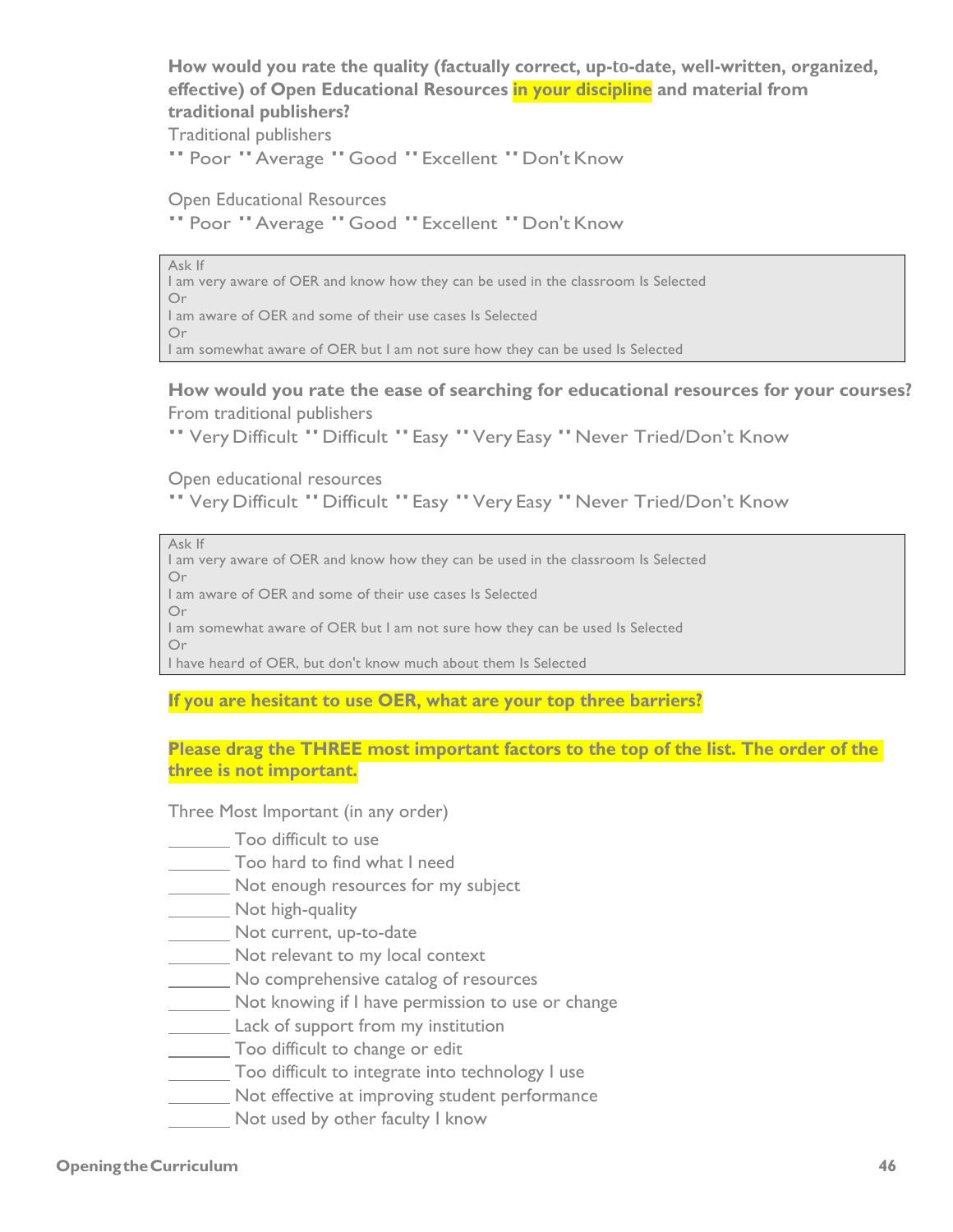No barriers